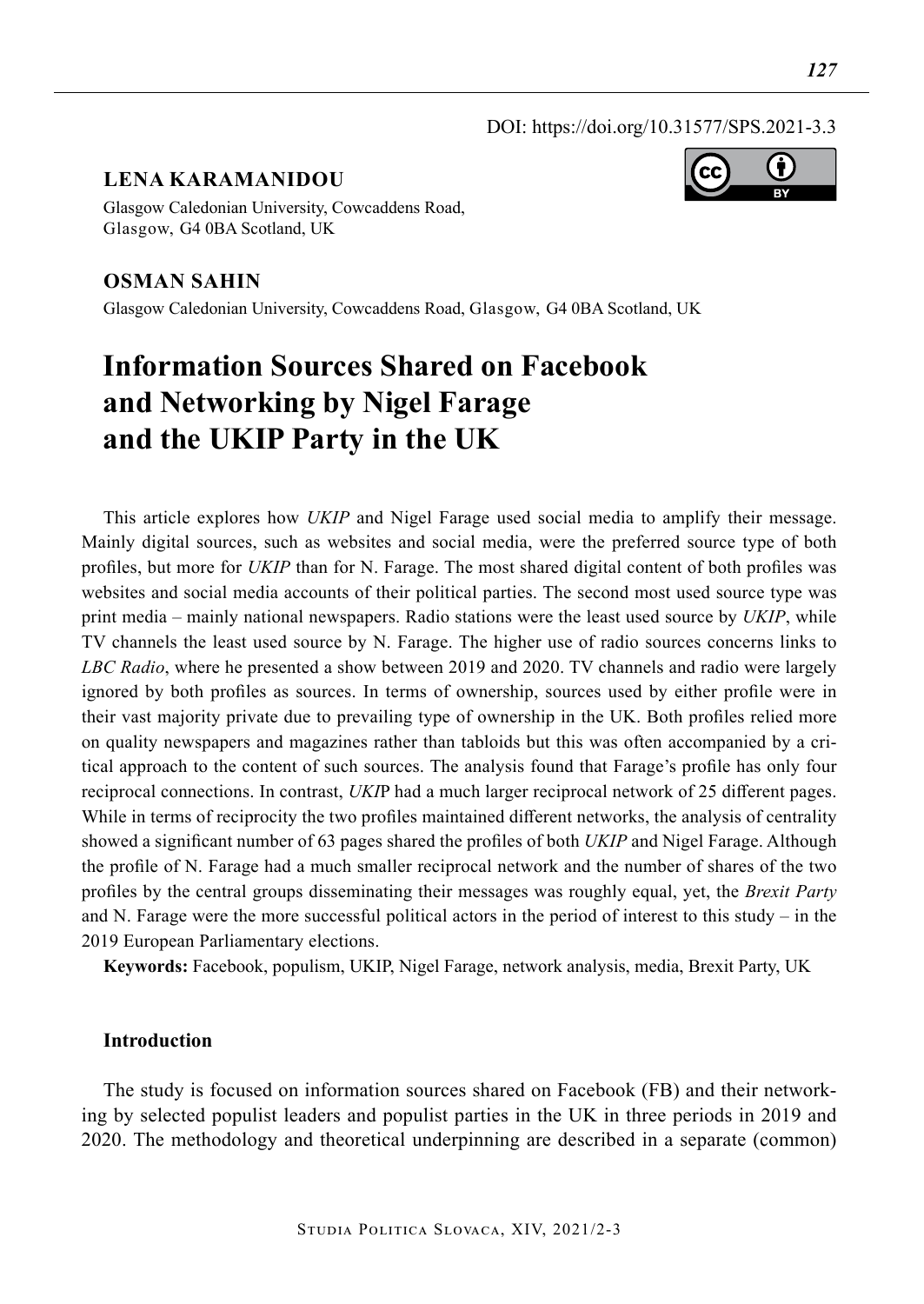chapter, therefore this article discusses only specific aspects of the methodology applied to this national case study. The two politically relevant selected populist actors were the United Kingdom Independence Party (*UKIP*) and Nigel Farage, leader of the party from 2006 to 2009 and 2010 and 2016.

N. Farage was selected as a case because of his significance as a quintessential populist leader both of the UKIP and the Brexit Party (Kelsey 2016; Tournier Sol 2020). In addition to being the leader of both these parties, he was also a Member of the European Parliament and has had a prominent presence in British media, both as a commentator in radio and television programmes as well as because of being the focus of media coverage (Chicon 2020; Kelsey 2016). Soon after he left *UKIP*, he established the *Brexit Party* in November 2018. The Brexit Party was renamed into *Reform UK* in early 2021, but N. Farage quit its leadership soon after (Walker 2021). In summer 2021, he became a presenter in the GB News, a TV channel that has been described as the UK version of Fox News (Waterson 2021).

UKIP was selected as a case study because of its representativeness as a radical right, populist party which has had a significant influence in British politics in the last decade. Initially a singleissue party supporting withdrawal from the EU, it performed well in the 2013 local elections and the 2014 European Parliament elections (Cutts, Godwin and Milazzo 2017; Tournier-Sol 2015; Vassilopoulou 2019). Its success has been attributed to several reasons, including tapping into social and economic inequalities and disaffection with mainstream politics (Goodwin 2014), mobilising Eurosceptic tendencies and debates around national sovereignty (Boriello and Brack 2019; Tournier Sol 2015), focusing on immigration as a high-salience issue and (Evans and Mellon 2019; Tournier-Sol 2015), effectively using a populist rhetoric combining hostility to elites with representations of the people as 'victims' as well as racist and anti-immigration rhetoric (Breeze 2019; Tournier-Sol 2015), and receiving considerable media coverage (Kelsey 2016; Murphy and Devine 2020). Although its success in national elections has been limited  $-$  it only elected one MP in the 2015 elections, and none in subsequent ones – the party has had a significant impact in UK politics. In particular, *UKIP*'s threat to the *Conservative Party* shaped the latter's agendas on immigration, the European Union and Brexit (Bale et al 2018; Tournier-Sol 2015; 2020; Usherwood 2019). In the case of UKIP, the party's FB page rather than that of the leader was selected as the key social media profile, as following the departure of Nigel Farage and in the period of data collection there were continuous leadership crises in the party (Klein and Pirro 2020; Tournier-Sol 2020).

Data was gathered for three different periods. The selected electoral period for this research is the European Parliament elections of May 2019. This was dominated by the process of Brexit, and in particular issues around the negotiation of the withdrawal agreement with the European Union and its impact on the domestic political landscape, divided at the time over the potential of a 'no-deal' Brexit (Vasilopoulou 2020). The regular period selected for this research included the snap national elections of December 2019, triggered by the governing *Conservative Party* in order to address difficulties, due to its lack of Parliamentary majority, in managing the Brexit process (Prosser 2021). The *Brexit Party* opted not to contest seats likely to be won by the *Conservative Party*, due to its waning support since the strengthened *Conservative Party* was in a stronger position to pursue Brexit – the key issue for both parties – to its completion (Prosser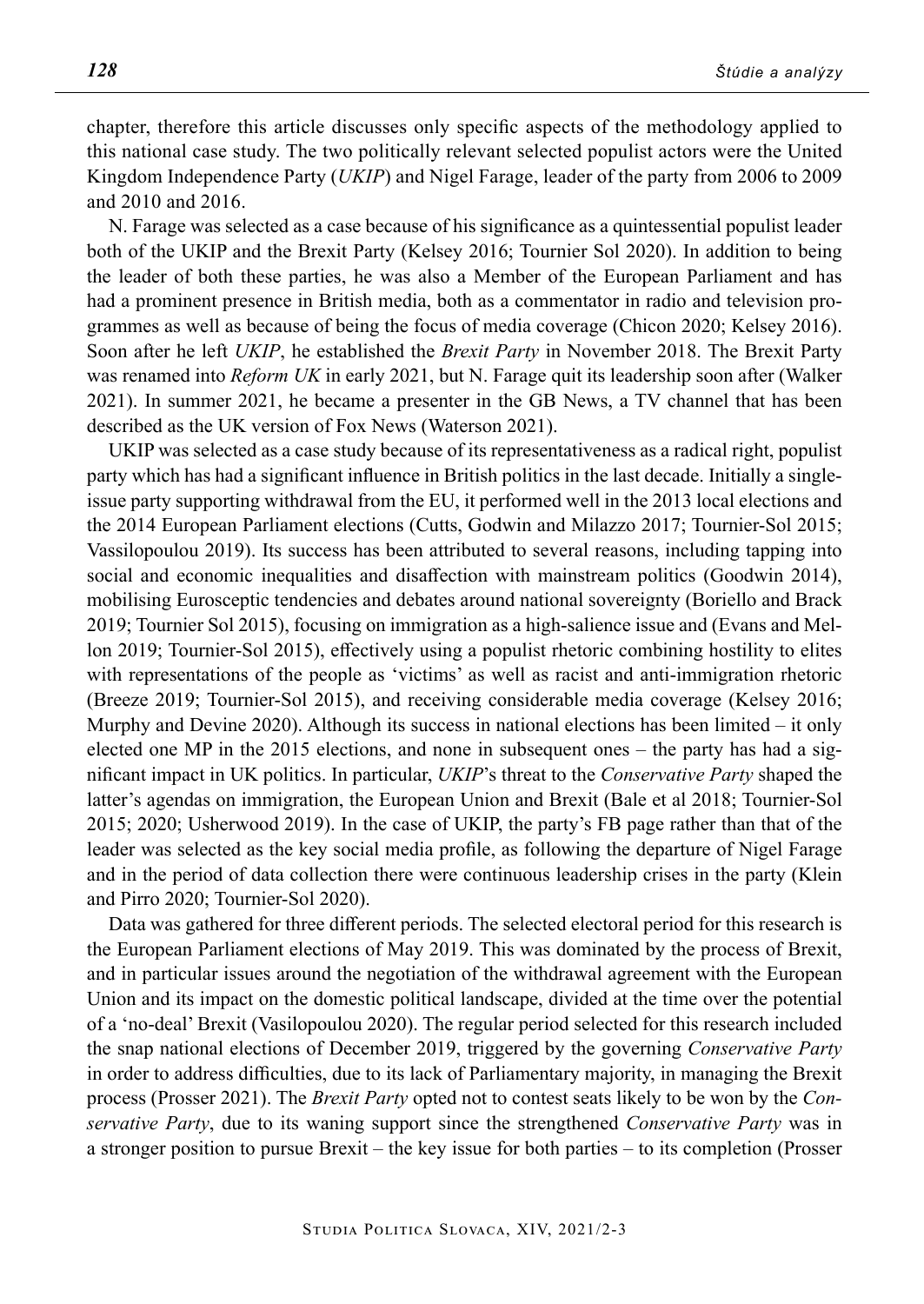2019). During the 'COVID' period, media coverage in the UK was dominated by issues related to the pandemic, and preoccupation with the pandemic led to increased consumption of TV news and online media (Ofcom 2020a; 2020c).

## **The Media Landscape**

The UK media landscape is considered pluralistic and with a high level of commercialisation, with both public and private TV broadcasters, a range of national and local print newspapers (Binderkrantz et al 2017; Craufurd Smith and Stolte 2012). According to the Reuters International report, adults rely increasingly on online media for news consumption, while the use of television as source of news has declined from 75% in 2019 to 55% in 2020 although the Reuters report notes a subsequent rise in consumption of TV news in following months due to the Covid-19 pandemic (Reuters 2020; Ofcom 2020a). The use of print media for news has similarly declined steeply from between 2013 and 2020, from 59% to 22% in January 2020 (Reuters 2020). News consumption differs among age groups, with younger people (16-24) more likely to use internet sources while older groups remaining attached to TV, radio and print media as news sources (Ofcom 2020a).

Social media penetration in the UK was estimated at 72% in 2020, with 50.89 million users spending on average 102 minutes a day on social media (Statista 2020). Almost three quarters of all UK adults have at least one social media profile. Usage is higher in the 16-24 and 25-34 age groups, with 95% and 93% having at least one social media profile but remains above average in the 35-44 (88%) and 45-54 (82%) age groups (Ofcom 2020b). Almost half of adults use social media for news consumption (Ofcom 2020a). As table 1 shows, FB is the most used for this purpose.

| <b>Rank Brand</b>    | <b>For News</b> | For All |
|----------------------|-----------------|---------|
| 1 Facebook           | $24\%$ (-4)     | 65%     |
| 2 Twitter            | $14\%$ (-)      | 29%     |
| 3 YouTube            | $7\%$ (-3)      | 51%     |
| 4 WhatsApp           | $7\%$ (-2)      | 56%     |
| 5 Facebook Messenger | $5\%$ (-1)      | 46%     |
| 6 Instagram          | $3\%$ (-1)      | 30%     |

**Table 1:** Social Media Consumption in the UK

**Source:** Reuters 2020

Trust in media has declined since 2015 by 20 percentage points (Reuters 2020), possibly reflecting the dynamics of Brexit and broader polarisation on controversial issues. Nevertheless, some established media score relatively high for brand trust (Reuters 2020), with the *BBC* being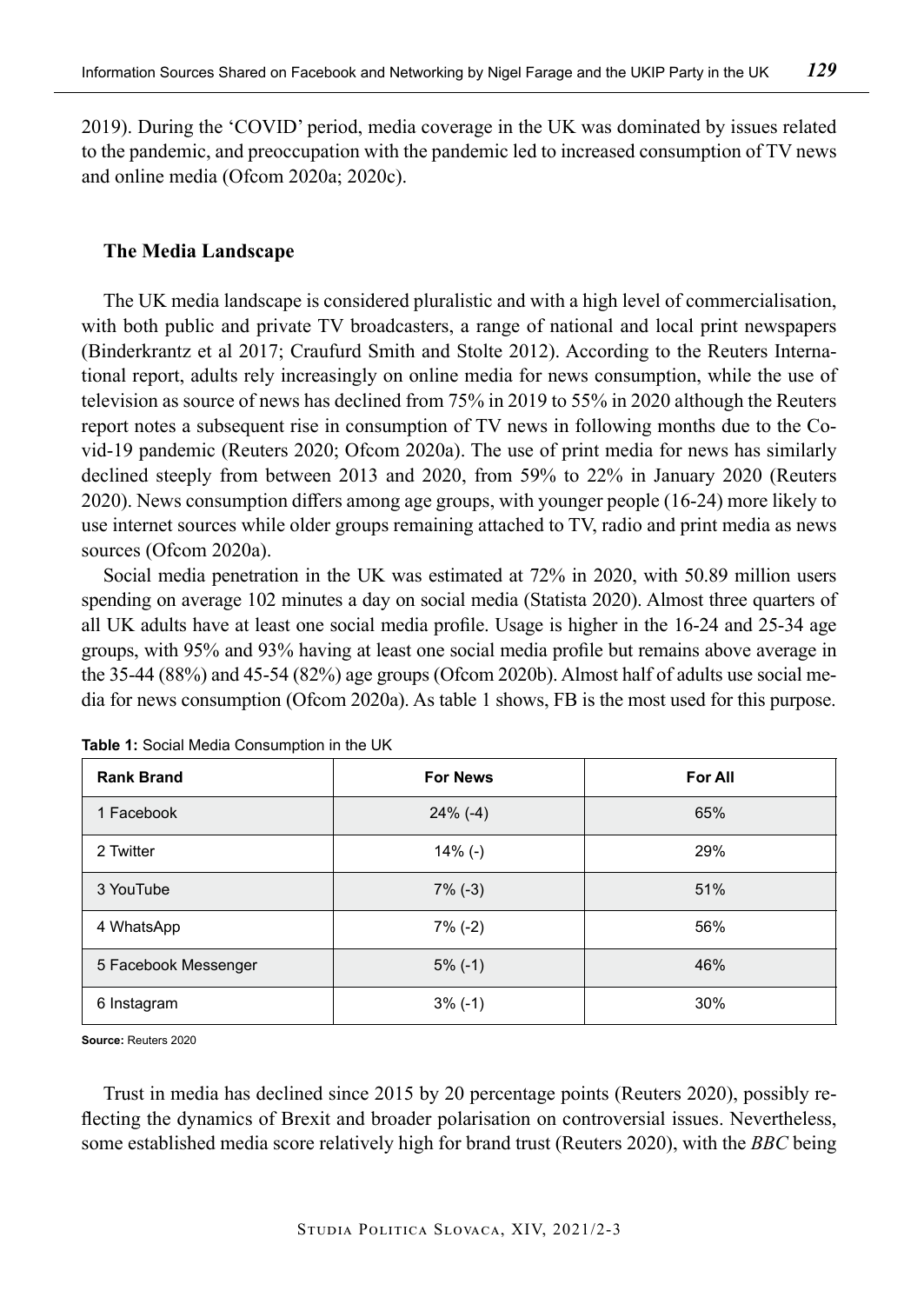the most trusted source. UK media have been characterised as Eurosceptic and many established newspapers and other media sources supported Brexit (Reuters 2020). While social media are used for news consumption, trust in them as news sources is  $low - 6\%$  according to the Reuters International report (2020). Yet, in 2019 26% of users reported that they do not fact-check news content accessed through social media (Ofcom 2020b).

#### **Populist actors and the media**

While the selected populist actors (*UKIP* and Nigel Farage) have been critical of some established media – in particular the *BBC*, their views and agendas have been supported by many UK media, in particular national newspapers *Daily Express, Daily Mail, Daily Telegraph, The Sun* and *Daily Star* while *Daily Mirror, Guardian* and *Financial Times* were pro-Remain, with *The Times* being pro-Remain during the campaign, but then supporting the government during the withdrawal negotiations (Levy, Aslan, Bironzo 2016; Cushion, Thomas, & Ellis 2015; Hughes 2019; Kelsey 2016; Murphy and Devine 2020; Waterson et al 2019). Hughes (2019) and Murphy and Devine (2020) argued that UK media have given *UKIP* coverage disproportionate to their electoral support, especially on EU-related issues and in advance of the Brexit referendum. While the electoral success of UKIP has been limited – for example Nigel Farage, even as the leader of the party, never succeeded in getting elected locally (only to the European Parliament) – they attracted significant attention from the media and had an influence on shaping political agendas in the UK, in particular on immigration and Brexit (Bale et al 2018; Tournier-Sol 2020; Usherwood 2019). Conversely, *UKIP* and the *Brexit Party* has also been regarded as effective in using traditional media to promote their messages (Reed 2016; Hughes 2019). Media interest in *UKIP* appears to have declined after Nigel Farage stood down as a leader after the referendum in 2016 and left the party in 2018 (Tournier-Sol 2020; Usherwood 2019).

*UKIP* and the *Brexit party* (since January 2021 *Reform UK*) have also been adept at using both traditional and social media to disseminate their political agendas and messages (Davidson & Berezin, 2018; Gonawela et al 2018; Loucaides 2019; Savage 2019; Tournier-Sol 2020). Social media platforms have been instrumental in the manner both parties communicate with supporters, disseminate party messages within supportive communities while avoiding direct challenges from political opponents, but also for attracting supporters from other political groups and maintaining links to cognate political parties and groups (Davidson & Berezin, 2018; Loucaides 2020; Klein and Pirro 2020; Reed 2016; Ridge-Newman 2020). Nigel Farage, both as the leader of *UKIP* and later *The Brexit Party* has been adept at using both conventional – not limited to news formats but also for example entertainment shows – and social media for reaching out to his followers and disseminating his agenda (Gonawela et al 2018; Chicon 2020; Savage 2019). Further, he controversially had a slot in London Radio Station LBC, allowing him a further venue to disseminate his political message and populist rhetoric (Chichon 2020). Preference for social media usage is also linked to avoidance of fact-checking requirements of the more conventional media, resulting in the possible dissemination of 'fake news' (Kramer 2017).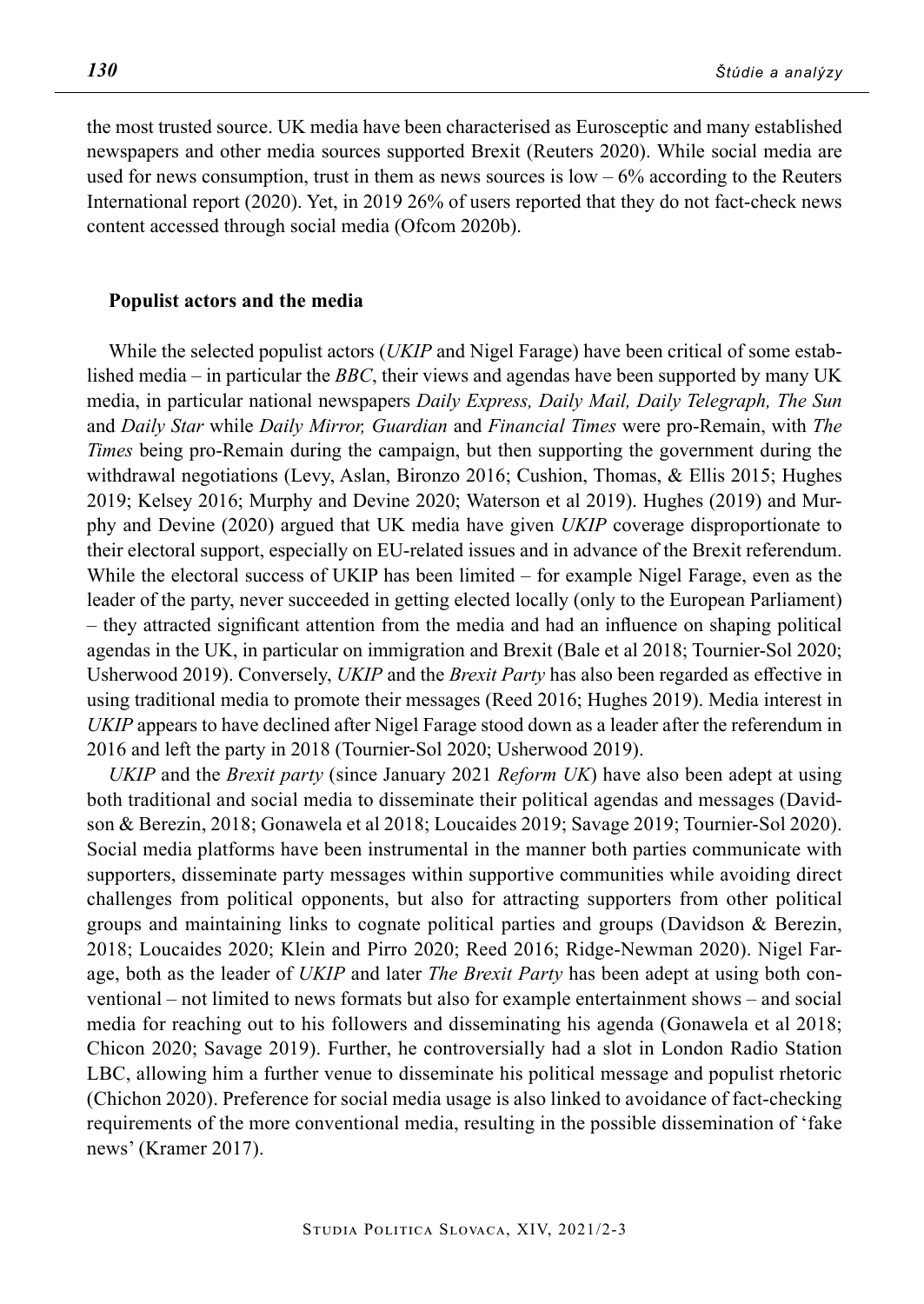## **Analytical Part 1: Sources Shared by Populist Leader and UKIP**

This part explores the types of media sources that seem to be by and large preferred by populists. We focused on the source type, whether it is registered or not, whether it is public or commercial, and the level of transparency in its ownership. We attempted to figure out what type of media sources seemed to be preferred as well as ignored by populists. The analyses were carried out on FB data (Mancuso et al., 2020; Marincea, 2020), downloaded with the CrowdTangle app developed by FB.

## **Findings: Classification of sources**

Digital sources such as websites and social media are by far the preferred source type of both profiles (Figure 1). More than a third of all coded sources used by Nigel Farage are digital, with in the case of *UKIP* the percentage is even higher, almost half of all sources. The second most used source type is print media – mainly national newspapers, which account for about half and 40% of all sources used by the two profiles respectively. Radio stations were the least used source by *UKIP*, while TV channels the least used source by N. Farage. The higher use of radio sources by N. Farage (18%) concerns links to *LBC Radio*, where he presented a show between 2019 and 2020. Nevertheless, one observation we can draw from the findings is that TV channels and radio were largely ignored by both profiles as sources, while the also low presence of links to print media reflects the broader decline of consumption of print news in the UK (Reuters 2020; Ofcom 2020a).





Further, clear majority of all sources shared by N. Farage and by *UKIP* have a national focus in terms of coverage, with European and regional sources being shared considerably less – more so for *UKIP* (Figure 2).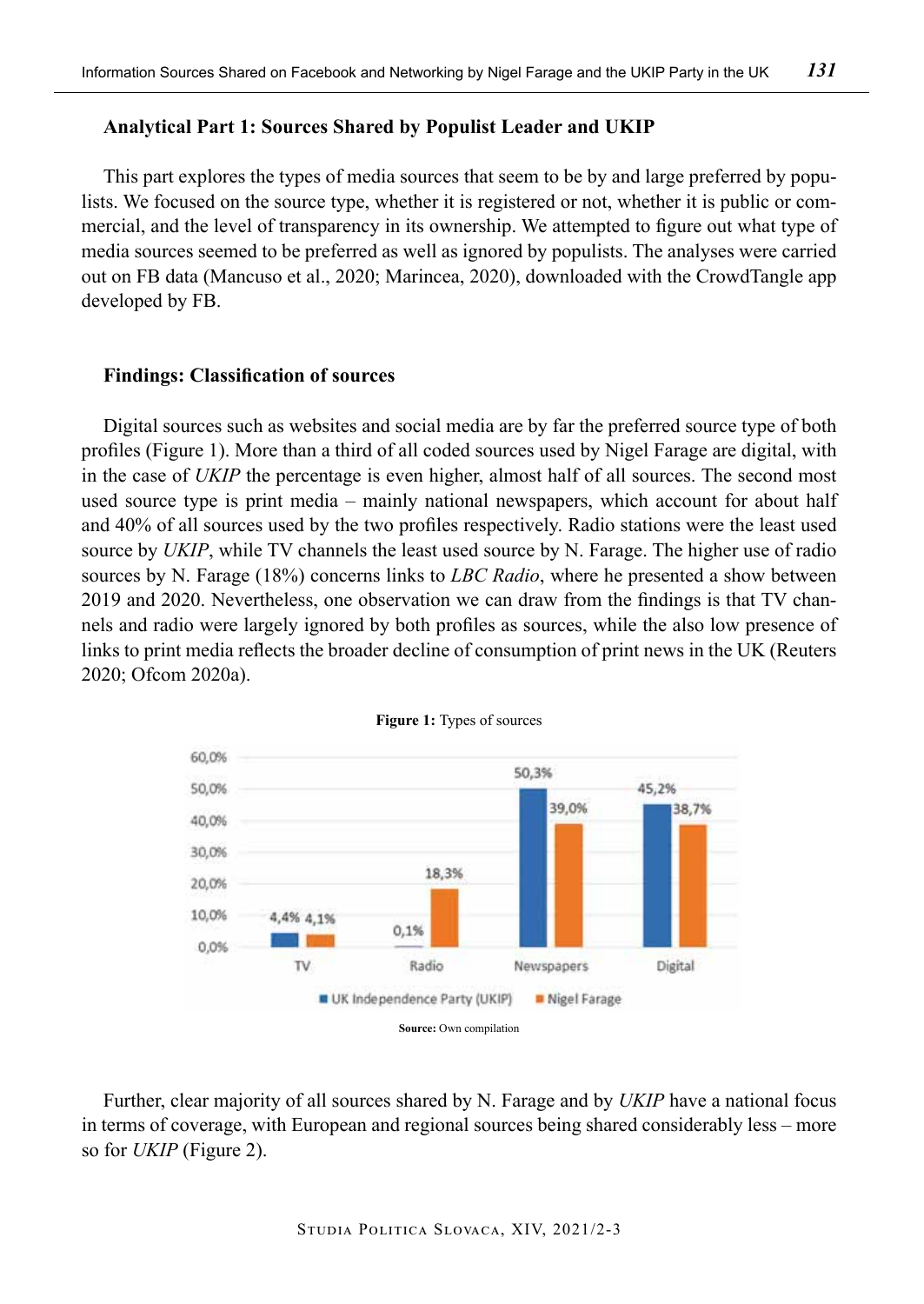

**Figure 2:** Coverage of sources

In terms of ownership, sources used by either profile were in their vast majority private (Figure 3). One reason for the extremely high percentage of sources coded as private is the predominantly private and commercial character of media in the two national contexts of most sources used by the two profiles, the UK and the US (Binderkrantz et al 2017; Craufurd Smith and Stolte 2012). In the UK, for example, only two broadcasters, the *BBC* and *Channel4* can be characterised as public, while most print and online media are privately owned. A further reason is the presence of mainly FB and YouTube social media accounts of individuals or groups, and in particular of their own profiles and the *UKIP* party. The high use of social media sources also accounts for a relatively high proportion of sources that are not registered as media or news sources, constituting 32.2% of all sources used by *UKIP* and 33.9% by N. Farage.

Nevertheless, this has little bearing on the transparency of ownership of shared sources (Figure 4). Most UK-based news sources such as print newspapers and online news are registered as companies or are owned by media groups. This information is stated as rule in their webpages and can be further confirmed through a government website<sup>1</sup>. US and European media sources also contain similar information on ownership and editorial personnel. Further, other websites and social media sources shared by both profiles are on the whole clear in terms of ownership, either belonging to named individuals or groups such as, for example, various *UKIP* branches in the UK. Less transparent sources – especially in terms of funding – tend to be associated with conservative and alternative right websites and social media accounts such as the website *Brexit Central*, the YouTube channels of *Prager U* and *Brexbox* (a news site associated with the *Brexit party* but with no information on funding sources or key personnel), the webpages of political commentator Guido Fawkes and the *Conservative Woman* blog.

**Source:** Own compilation

<sup>1</sup> https://www.gov.uk/government/organisations/companies-house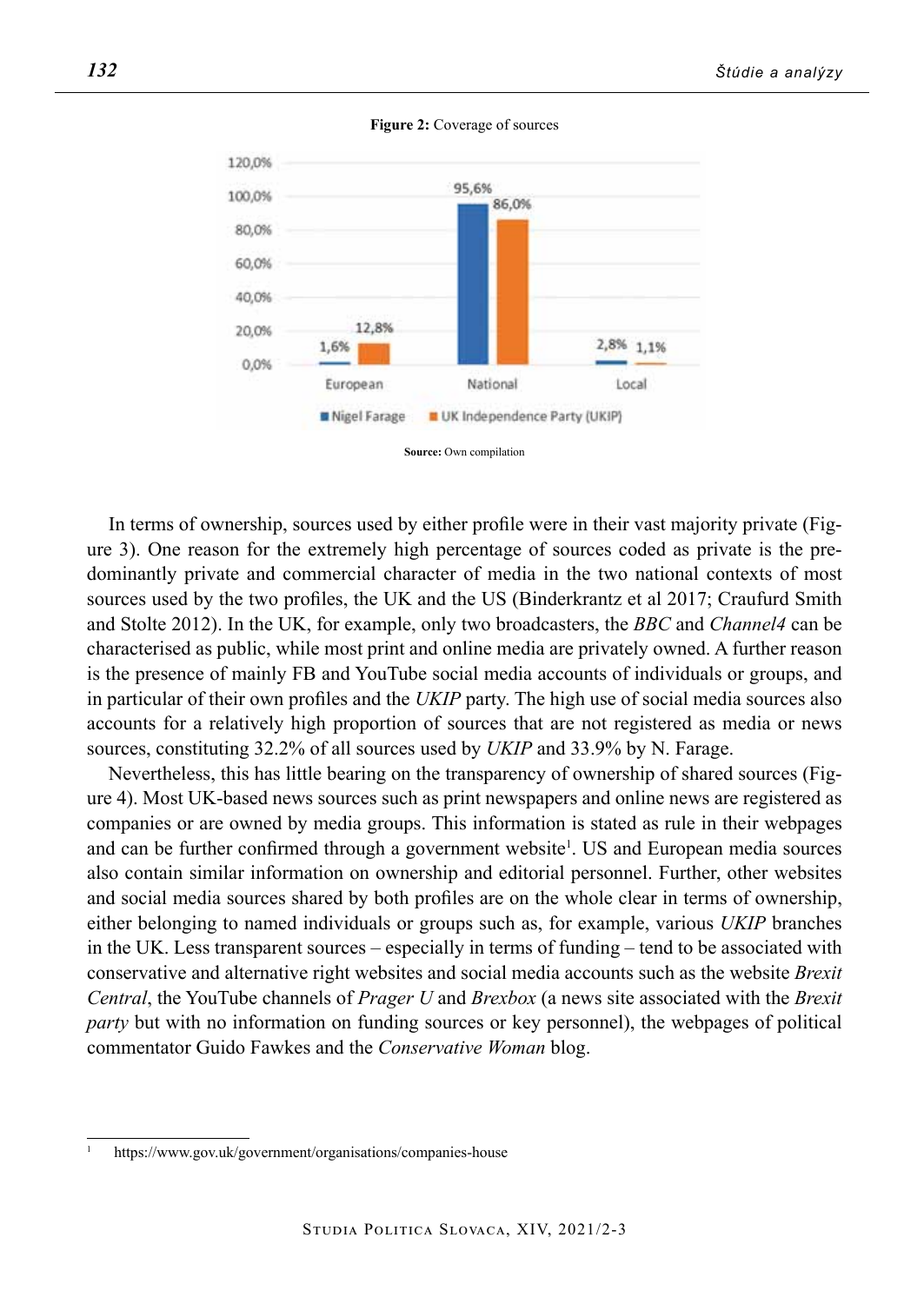

#### **Figure 3:** Ownership of sources







Further analysis of the print and digital sources also reveals some interesting patterns. Both profiles rely more on quality newspapers and magazines (54% for *UKIP* and 59% for N. Farage) rather than tabloid<sup>2</sup> ones (Figure 5). While this could be interpreted as an effort to rely on respected mainstream media not identified as populist, it should also be noted that in some cases links to such newspapers are accompanied by posts critical of the news contained in the linked source<sup>3</sup>.

The analysis of types of digital sources shared also revealed some interesting patterns (Figure 6). None of the profiles shared citizen journalism sources, and only *UKIP* shared a relatively

<sup>&</sup>lt;sup>2</sup> The distinction between 'quality' and 'tabloid' newspapers here relies on the content and journalistic style of the newspapers used by the two profiles.

<sup>3</sup> For example, https://www.facebook.com/UKIP/posts/2659403670748173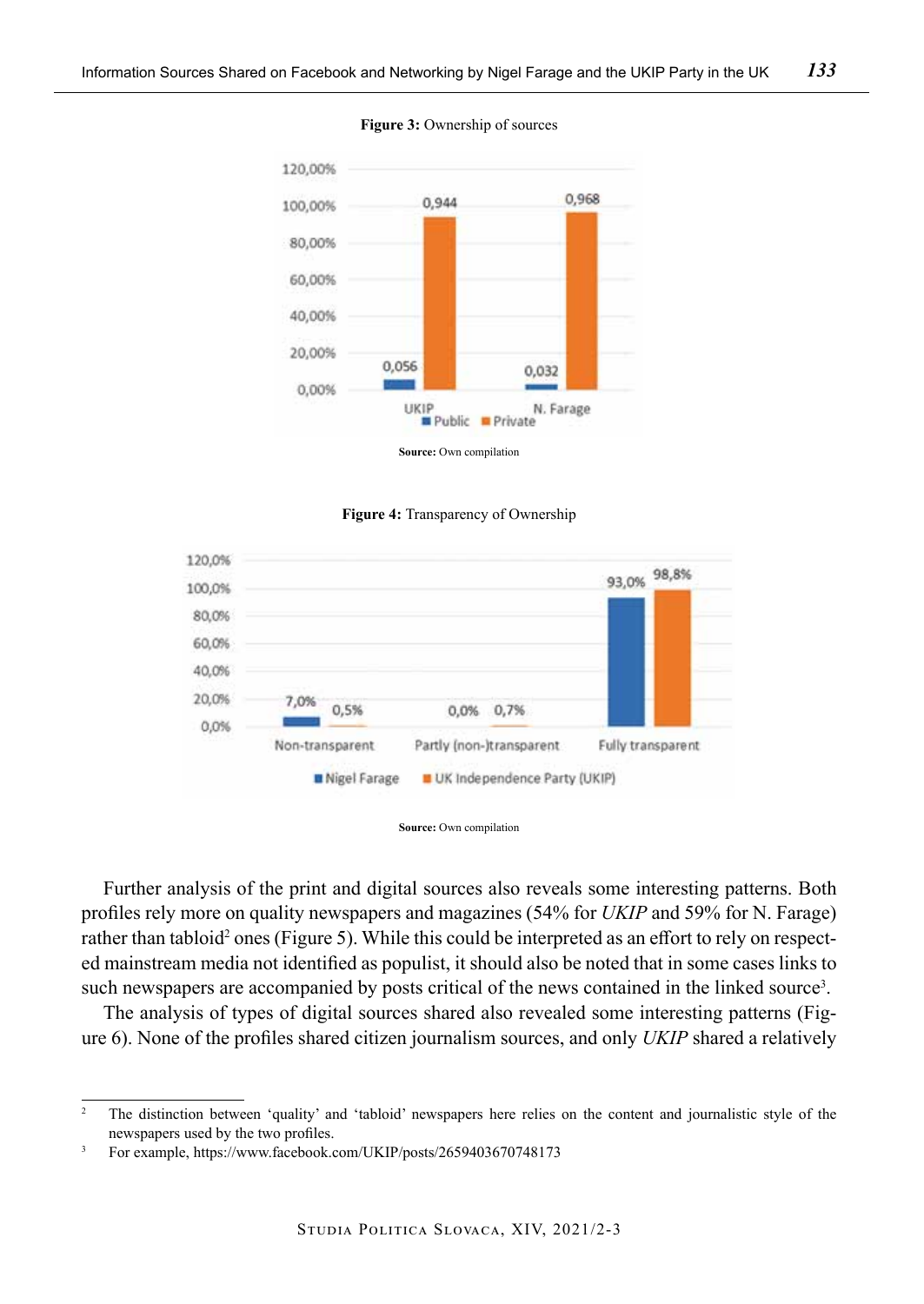



high number of official or expert sources (20%). Shares of news aggregators were extremely limited. Farage shared rather relatively high level of mainstream media sources. The most shared digital content of *UKIP* profile was websites and social media accounts of political parties. However, Farage was more diverse, with majority of shared posts classifies as "others". In the case of the profile of N. Farage, all sources shared correspond to his own YouTube channel and FB page as well as FB posts by other *Brexit* party candidates and the official *Brexit* party account. Similarly, nearly all sources – with the exception of two *Labour* party sites – shared through the



#### **Figure 6:** Types of digital media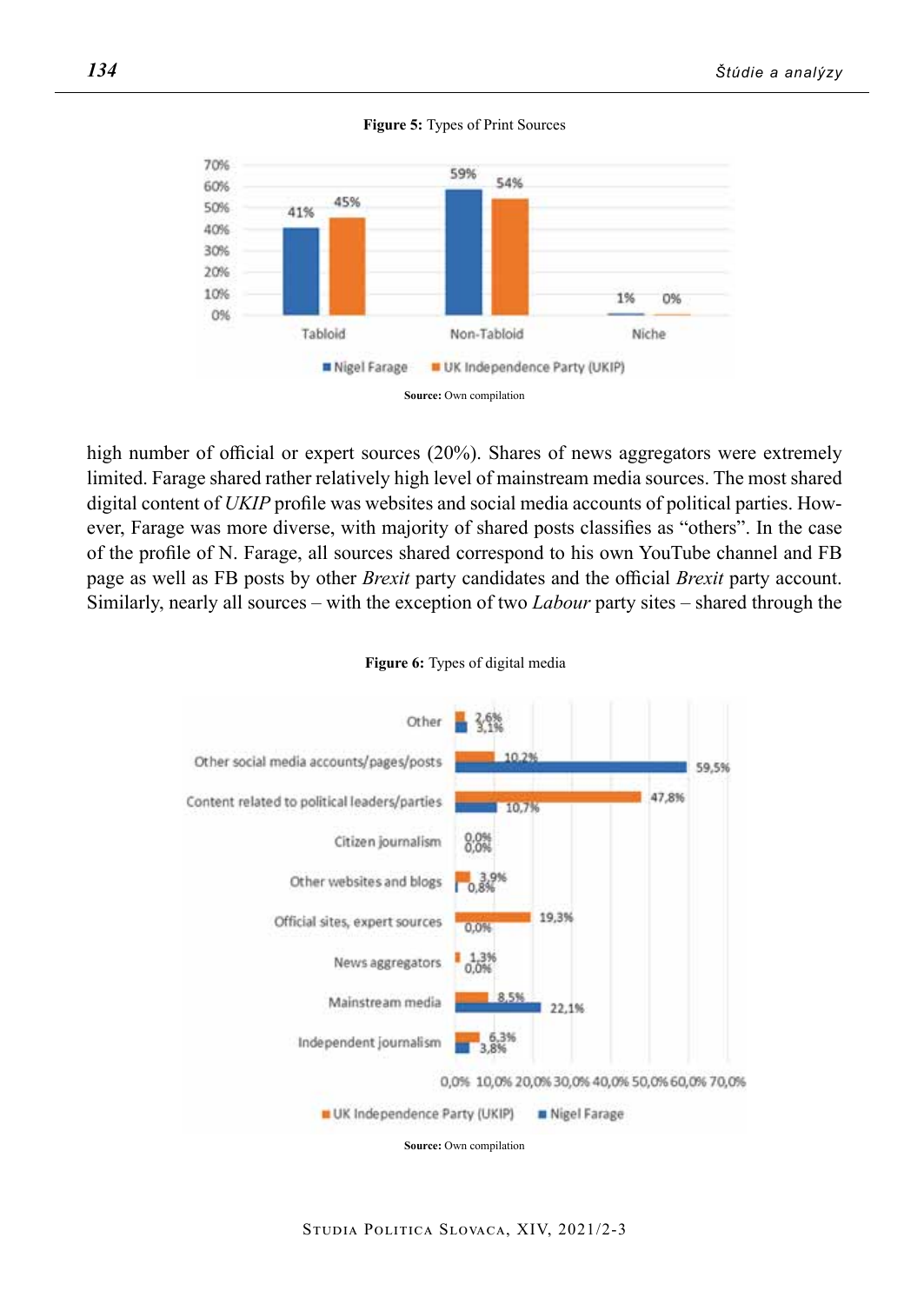*UKIP* account correspond to web pages and social media accounts linked to the party and its election candidates.

Therefore, the use of digital sources confirms existing research findings that *UKIP* and Farage use social media to amplify their message (Gonawela et al 2018; Klein and Pirro 2020; Reed 2016; Ridge-Newman 2020). The relatively high use of other, non-party, social media accounts and other websites by *UKIP* also appears to amplify populist messages: among such sources are several right wing commentators, some associated with alternative right views, such as UK commentators Katie Hopkins, who was banned from Twitter for promoting hate speech and YouTube commentator Sargon of Akkad (real name Carl Benjamin), an unsuccessful *UKIP* candidate and far-right activist eventually banned from YouTube for advocating the rape of a MP<sup>4</sup> (Klein and Pirro 2020).

The political orientation of the shared sources (Figure 7) also suggests a similar pattern of amplification of centre-right and right-wing ideologies and discourses. Sources with a radical right orientation were the most frequently shared by both *UKIP* and N. Farage (over a third and over a half respectively). The second most often source type was actually centre.right for both actors. It is difficult to draw strong conclusions on the basis of this finding, but the use of more centrist and even centre-left sources by both profiles suggests an effort to appear moderate. N. Farage, in particular, is thought to have distanced himself from *UKIP* over the latter's increasingly extreme political agendas (Klein and Pirro 2020; Tournier-Sol 2020), although his social media communications have often adopted tropes that are racist and hostile to migration (Stone 2020) *UKIP* has tried to attract *Conservative* voters, although under the G. Batten leadership it increasingly associated itself with the far-right political spectrum (Klein and Pirro 2020; Ridge-Newman 2020; Weaver et al 2018).





**Source:** Own compilation

<sup>4</sup> https://www.buzzfeed.com/markdistefano/youtube-says-sargon-of-akkad-has-been-suspended-from-being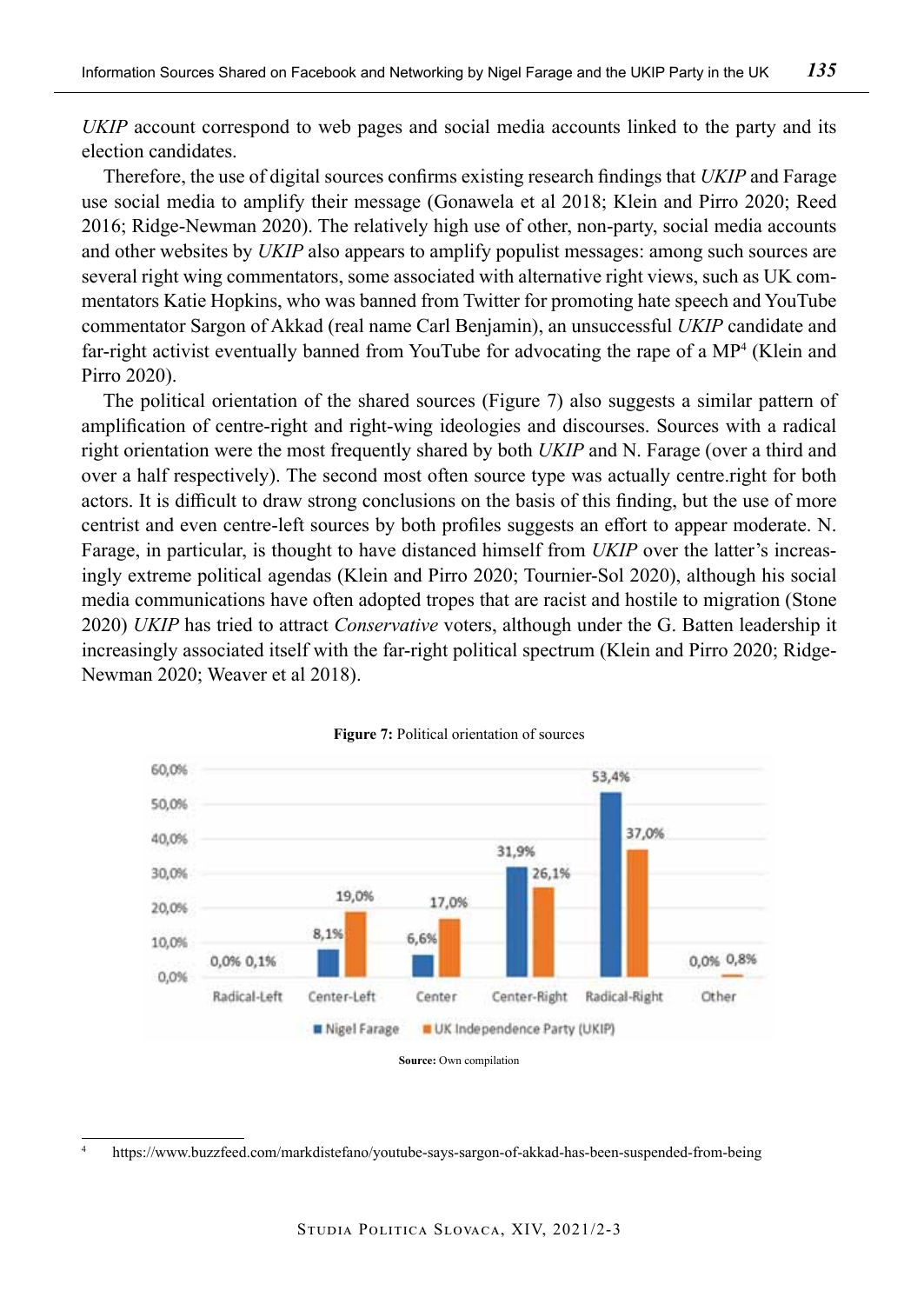## **Electoral v. non electoral coverage**

Some differences in the way sources were used by the two profiles can be observed during the three selected periods. Unlike *UKIP*, which used a similar number of sources during the election and regular periods, N. Farage shared approximately half the number of sources during the election period than in the regular one (Figures 8 and 9). In the case of *UKIP*, digital sources remain



Figure 8: Use of Sources during selected periods – UKIP



**Figure 9:** Use of Sources during selected periods – N. Farage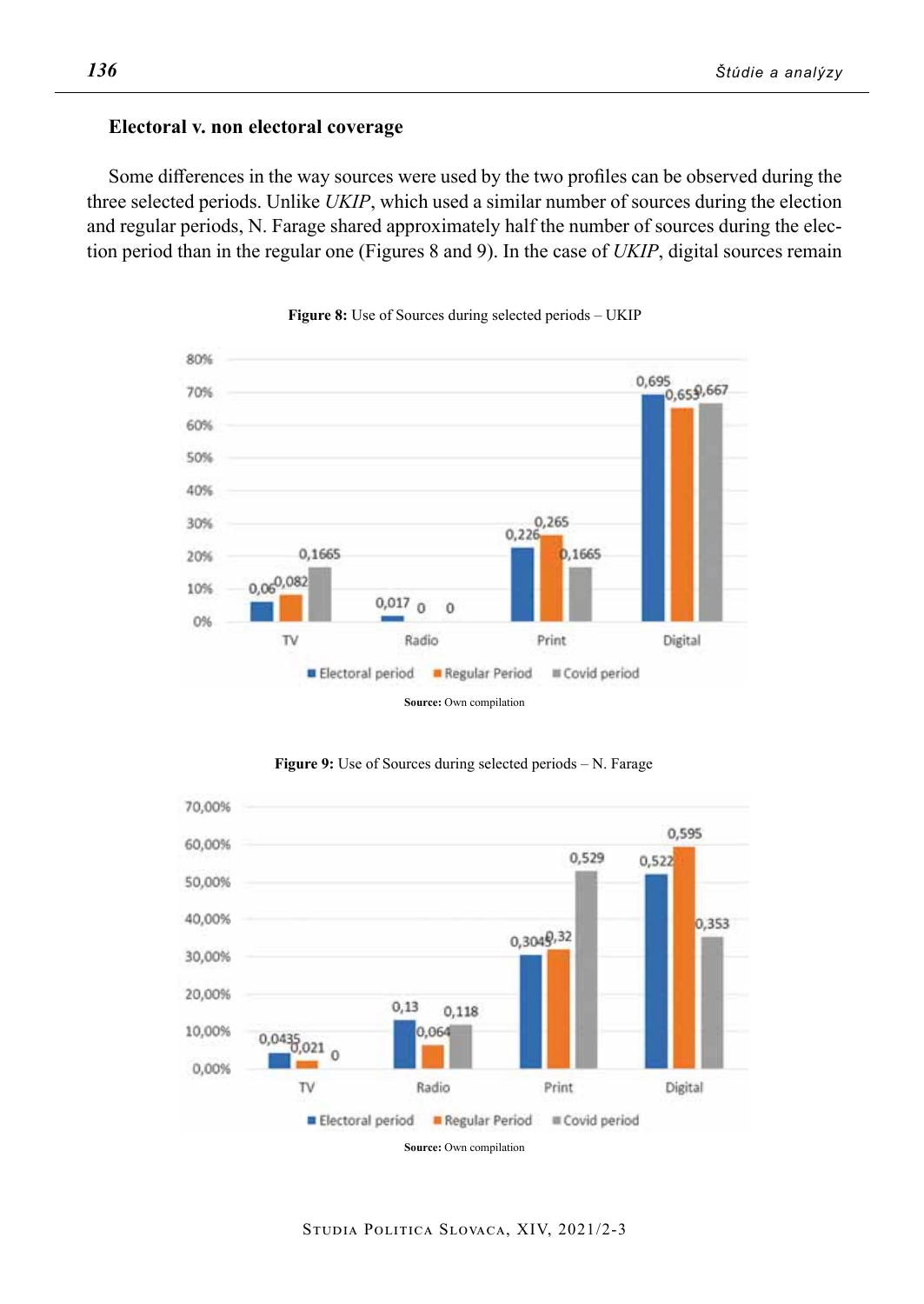the most shared type among all three periods, with a slightly higher use of print sources during the regular period (Figure 8). Similarly, digital sources were the most shared by the profile of N. Farage in the electoral and regular periods, but print sources were the most shared during the COVID-19 pandemic period (Figure 9). Two conservative daily newspapers, the *Daily Mail* and the *Telegraph*, had the highest number of shares (six each) during this period, suggesting again the positioning of N. Farage in the right of the political spectrum. A further difference from the profile of *UKIP* is again that shares of radio sources are the 3<sup>rd</sup> highest in the profile of Nigel Farage, again due to sharing content exclusively by *LBC radio*. A limitation, however, is that both profiles share considerably fewer sources during the COVID-19 period (Table 2).

The pattern of ownership of sources in the three periods, by both profiles, remains the same as in the overall results: the overwhelming majority of shared sources are privately owned (Charts 8 & 9).

|         | <b>UKIP</b>         |                   |                 | N. Farage           |                   |                 |
|---------|---------------------|-------------------|-----------------|---------------------|-------------------|-----------------|
|         | Electoral<br>period | Regular<br>period | Covid<br>period | Electoral<br>period | Regular<br>period | Covid<br>period |
| TV      | 7                   | 8                 |                 |                     |                   | $\mathbf{0}$    |
| Radio   | $\overline{2}$      | 0                 | 0               | 3                   | 3                 | 2               |
| Print   | 26                  | 26                |                 | 7                   | 15                | 9               |
| Digital | 80                  | 64                | 4               | 12                  | 28                | 6               |
| Total   | 115                 | 98                | 6               | 23                  | 47                | 17              |

**Table 2:** Shares of sources in the selected periods

**Source:** Own calculations based on Facebook data

# **Analytical Part 2: Network analysis of sources that share UKIP and populist leaders' posts**

We examined here several aspects. First, whether there were disproportions between the two networks (ex. one much bigger than the other). Second, network reciprocity – the degree of interconnection between different pages. Third, the degree of centrality, meaning of overlap between the two networks. Finally, we were interested to learn what pages were the connectors between the two, and if there was reciprocal sharing.

## **Network reciprocity**

One striking difference between the two networks concerns the number of reciprocal connections with other profiles. The analysis found that profile of N. Farage had only four reciprocal connections: with *The Brexit Party*, which he was leading, the newspaper the *Daily Telegraph,*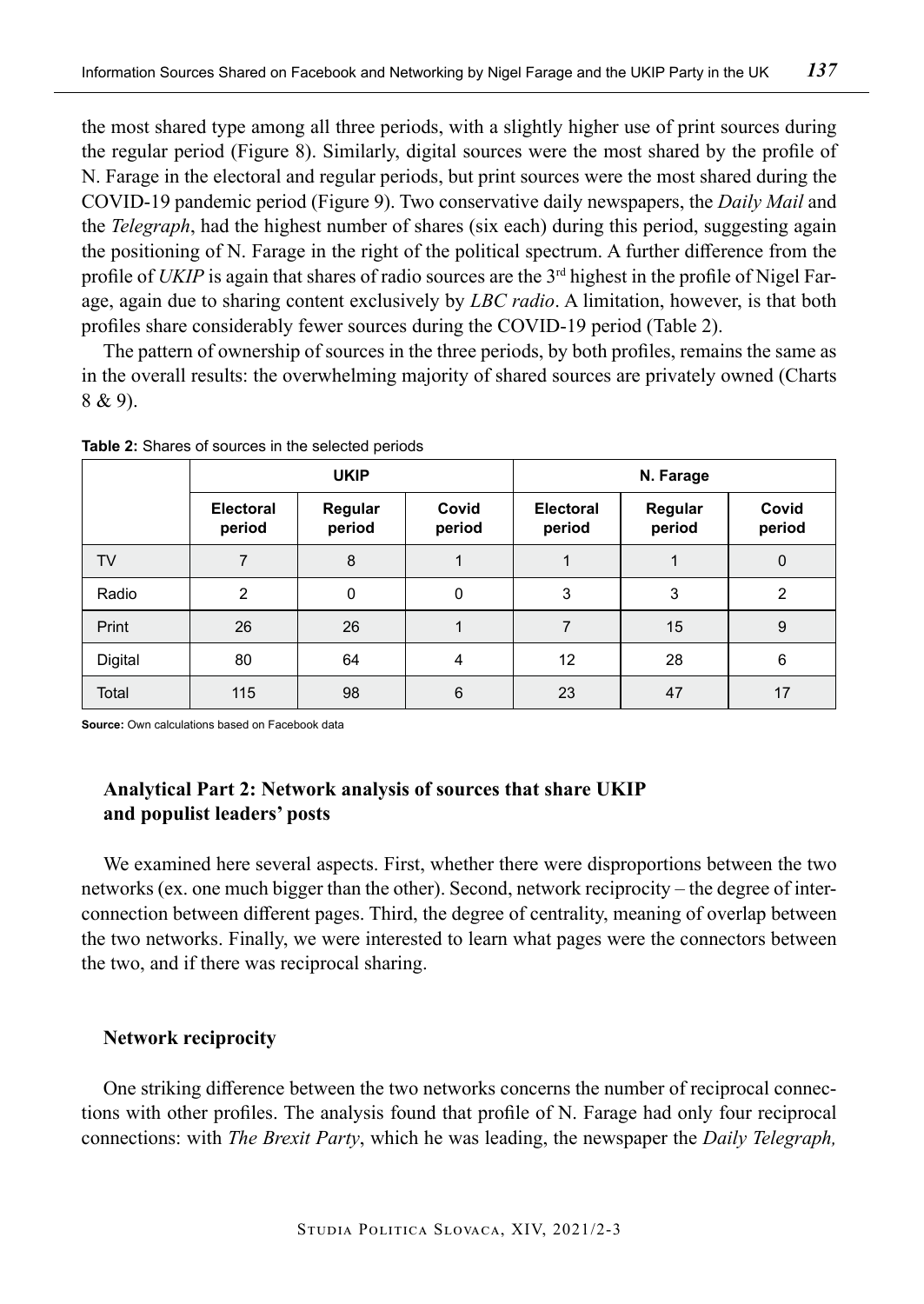| <b>Reciprocity</b><br>Page           |                     |
|--------------------------------------|---------------------|
| The Brexit Party                     | <b>Nigel Farage</b> |
| <b>Michael Heaver</b>                | Nigel Farage        |
| <b>LBC</b>                           | Nigel Farage        |
| The Telegraph                        | Nigel Farage        |
| <b>UKIP Oldham Branch</b>            | <b>UKIP</b>         |
| <b>UKIP Wales</b>                    | <b>UKIP</b>         |
| Richard Braine, Brexit Now           | <b>UKIP</b>         |
| David Kurten AM                      | <b>UKIP</b>         |
| Elizabeth Jones for Brexit.          | <b>UKIP</b>         |
| Gareth Bennett                       | <b>UKIP</b>         |
| Leave.EU                             | <b>UKIP</b>         |
| Mike Hookem                          | <b>UKIP</b>         |
| <b>Neil Hamilton MS/AS</b>           | <b>UKIP</b>         |
| Raheem Kassam                        | <b>UKIP</b>         |
| Robert Hill UKIP                     | <b>UKIP</b>         |
| <b>UKIP Rotherham</b>                | <b>UKIP</b>         |
| RT UK                                | <b>UKIP</b>         |
| Sargon of Akkad                      | <b>UKIP</b>         |
| Ernie Warrender UKIP                 | <b>UKIP</b>         |
| <b>UKIP Gravesham</b>                | <b>UKIP</b>         |
| <b>UKIP Scotland</b>                 | <b>UKIP</b>         |
| I'm voting UKIP in the next election | <b>UKIP</b>         |
| <b>UKIP Northern Ireland</b>         | <b>UKIP</b>         |
| UKIP Oldham Branch                   | <b>UKIP</b>         |
| <b>UKIP Veterans</b>                 | <b>UKIP</b>         |
| <b>UKIP Wales</b>                    | <b>UKIP</b>         |
| War Plan Purple                      | <b>UKIP</b>         |
| <b>UKIPEastMidlands</b>              | <b>UKIP</b>         |
| Young Independence                   | <b>UKIP</b>         |

**Table 3:** Reciprocal connections

**Source:** Own calculations based on Facebook data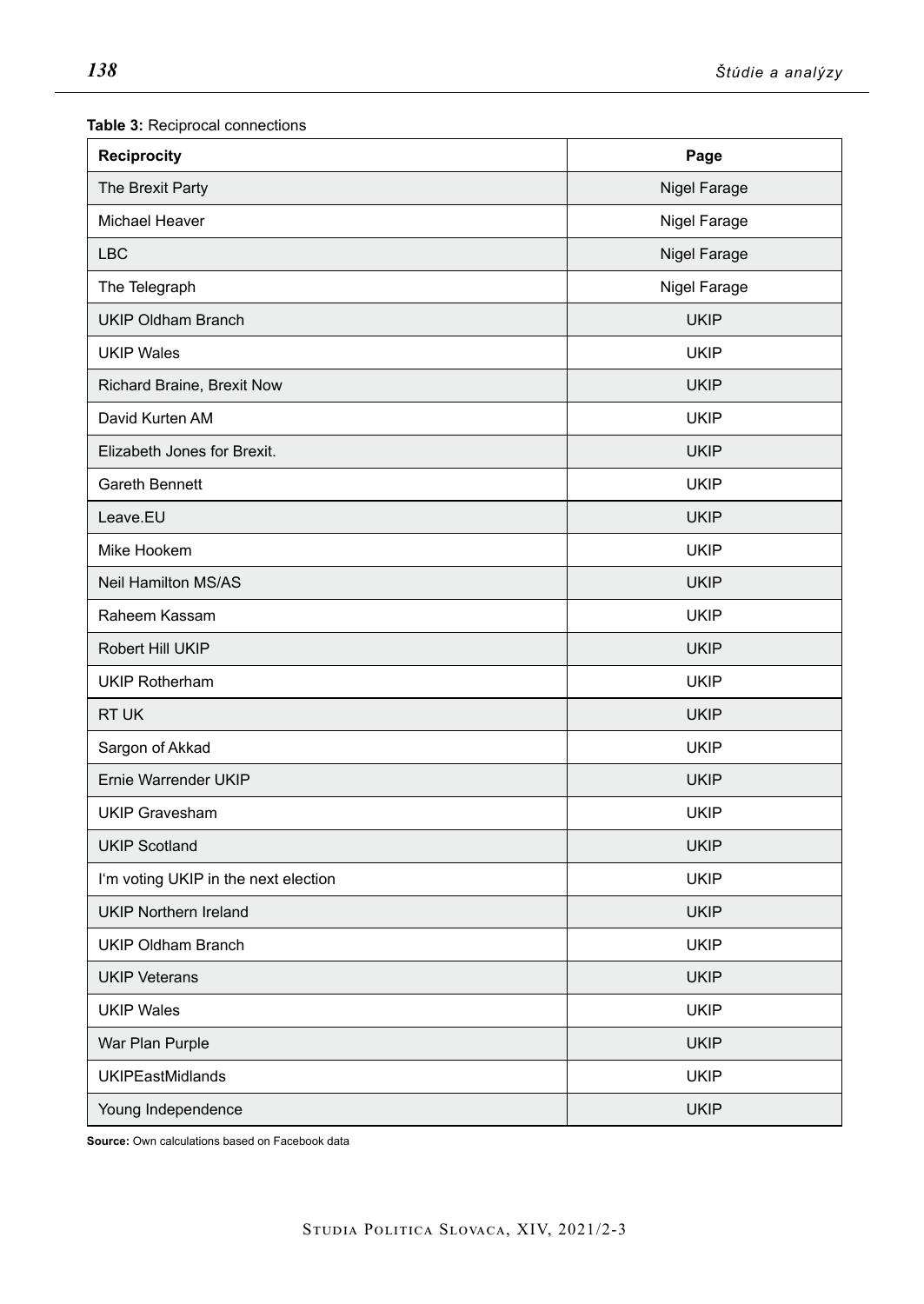the radio station *LBC,* where he presented a programme, and the MEP candidate Michael Heaver (Table 3, Figure 10). The latter also run a website – Westmonster.com – that features among the sources shared by N. Farage. All other three reciprocal profiles were also among the sources shared a significant number of times by N. Farage: *the Brexit Part*y 66 times, *LBC Radio* 54, and *The Telegraph* 47.

In contrast, *UKIP* had a much larger reciprocal network of 25 different profiles. The scope of these reciprocal connections is however rather narrow. They include *UKIP* local branches and specific groups – youth, veterans and War Plan Purple, the 'cultural wing' of *UKIP* (Klein and Pirro 2020), *UKIP* MPs, MEPs and candidates, a former *UKIP* advisor, and an unofficial campaign group, *I'm voting UKIP in the next elections*<sup>5</sup> . The Brexit campaign website – Leave.eu also features among the reciprocal connections, suggesting the affinity of *UKIP* with support for Brexit. Only one news profile, *RT UK*, features among the reciprocal connections. However, the strength of reciprocal connections is variable – for example, the two profiles of Mike Hookem, one of the *UKIP* MEPs, were shared a total of 99 times during the election period, but the profiles of some other candidates just once or twice (Mancuso et al 2020).

One factor explaining the discrepancy in the sizes of the reciprocal networks of the two profiles might be the relatively recent establishment of the *Brexit Party*, which was founded in April 2019, soon before the European Parliament Elections in May 2019. For example, some of the branch FB pages – which in the case of *UKIP* constitute a considerable part of the reciprocal



**Source:** Marincea, 2020

<sup>5</sup> https://www.facebook.com/ukipman/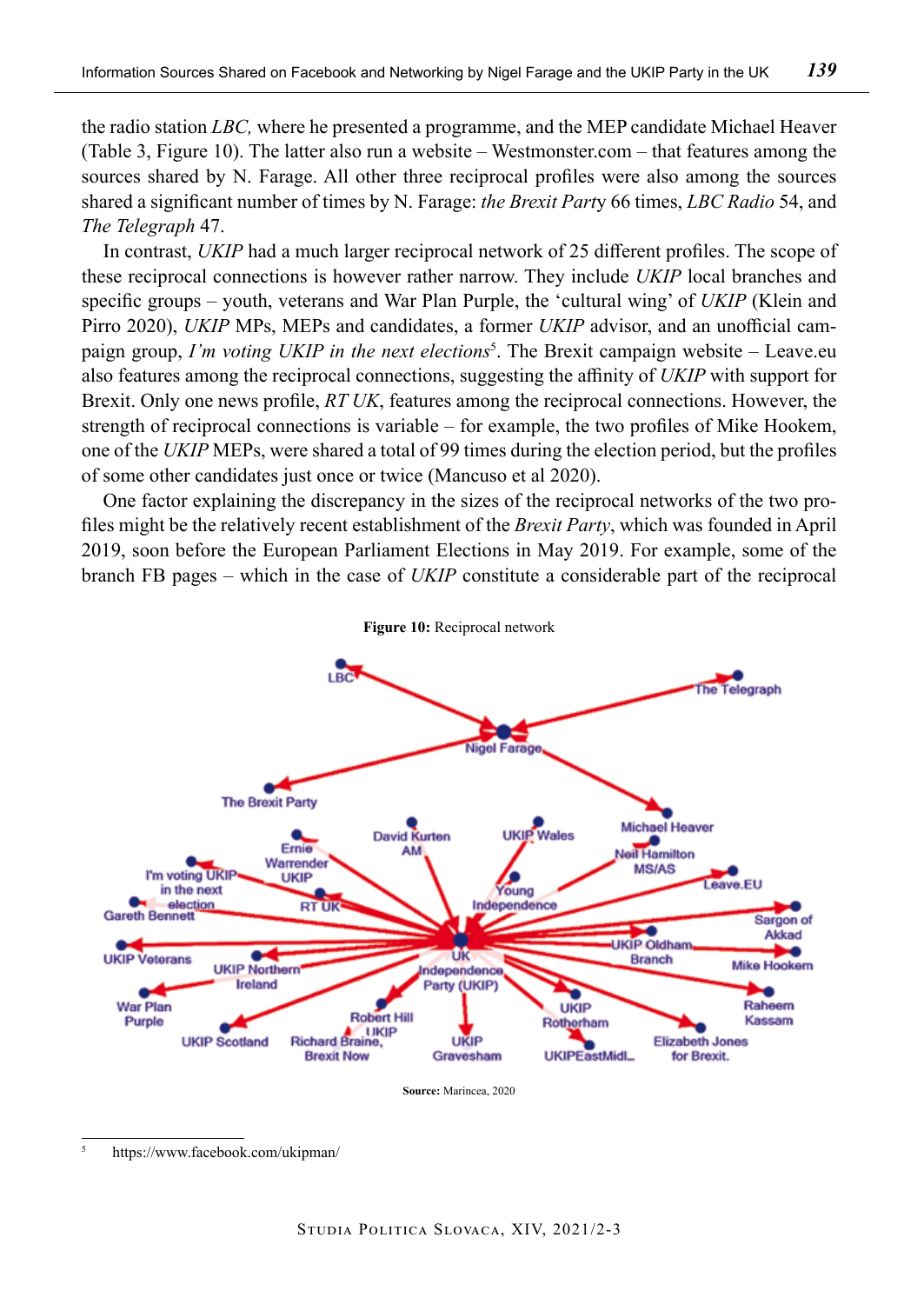network – were set up between May and September 20196 , some after the election on May 23 2019. However, the limited reciprocal network of the Nigel Farage profile could also suggest a strategy of orienting his campaign towards other resources or keeping a tighter but stronger social media network.

A last observation is that the two reciprocal networks do not overlap. This can be attributed partly to electoral competition, since both parties in the 2019 EP election were competing in attracting the Brexit-supporting, right wing, nationalist electorate, as well as to the distance between N. Farage and *UKIP* from which he resigned (Klein and Pirro 2020; Tournier-Sol 2020).

## **Centrality**

While in terms of reciprocity the two profiles maintain different networks, the analysis of centrality shows that there was a significant number of 63 profiles that have shared both the profiles of *UKIP* and Nigel Farage (Annex 1, Figure 11). This finding in itself suggests strong connections between the two profiles, which become clearer with the closer consideration of the types of central profiles. First, a significant number are groups supporting Brexit. At least 24 (some have closed down since the data collection or are private) out of the 63 profiles are Brexitsupporting groups, and an additional three anti-EU, while a further three groups opposing Brexit. Six profiles are 'appreciations groups' for Brexit-supporting, Conservative politicians. A further five are groups not exclusively focused on Brexit but with broader conservative, alt-right and anti-immigration politics, as well as at least one which has content promoting COVID-19 denialist views. While some of these groups tend to share one profile more than the other – for example, the top two sharers, *I'm a Brexiteer* and the *Jacob Rees-Mogg Appreciation Group* shared nearly twice as many posts by N. Farage than UKIP – the dynamics of Brexit appear to be a crucial factor in shaping network centrality around the two profiles.

A further noticeable feature of network centrality is the presence of groups that were directly linked to either the two parties, such as *UKIP* local branches or *Brexit Party* supporters' groups. Some of these parties tended to share one profile – the one they are linked with – more than the other. For example, the *UKIP Sutton Surrey* and *Warrington and Leamington* local FB groups shared mostly posts of the *UKIP* profile, while *The Brexit party*: *Supporters* and BREXIT PARTY SUPPORTERS UK privileged N. Farage posts. Yet, in some cases, such as the Bury, Lancashire *UKIP* group there is a smaller difference between the number of shares. This pattern is significant given the absence of reciprocity from the N. Farage profile. In essence, even though he had left *UKIP*, FB pages linked to the party continued to disseminate his profile.

<sup>6</sup> https://www.facebook.com/Jackstreeterbrexitparty/, https://www.facebook.com/CoventryWarwickshireBrexitbranch/, https://www.facebook.com/TheBrexitPartyMK/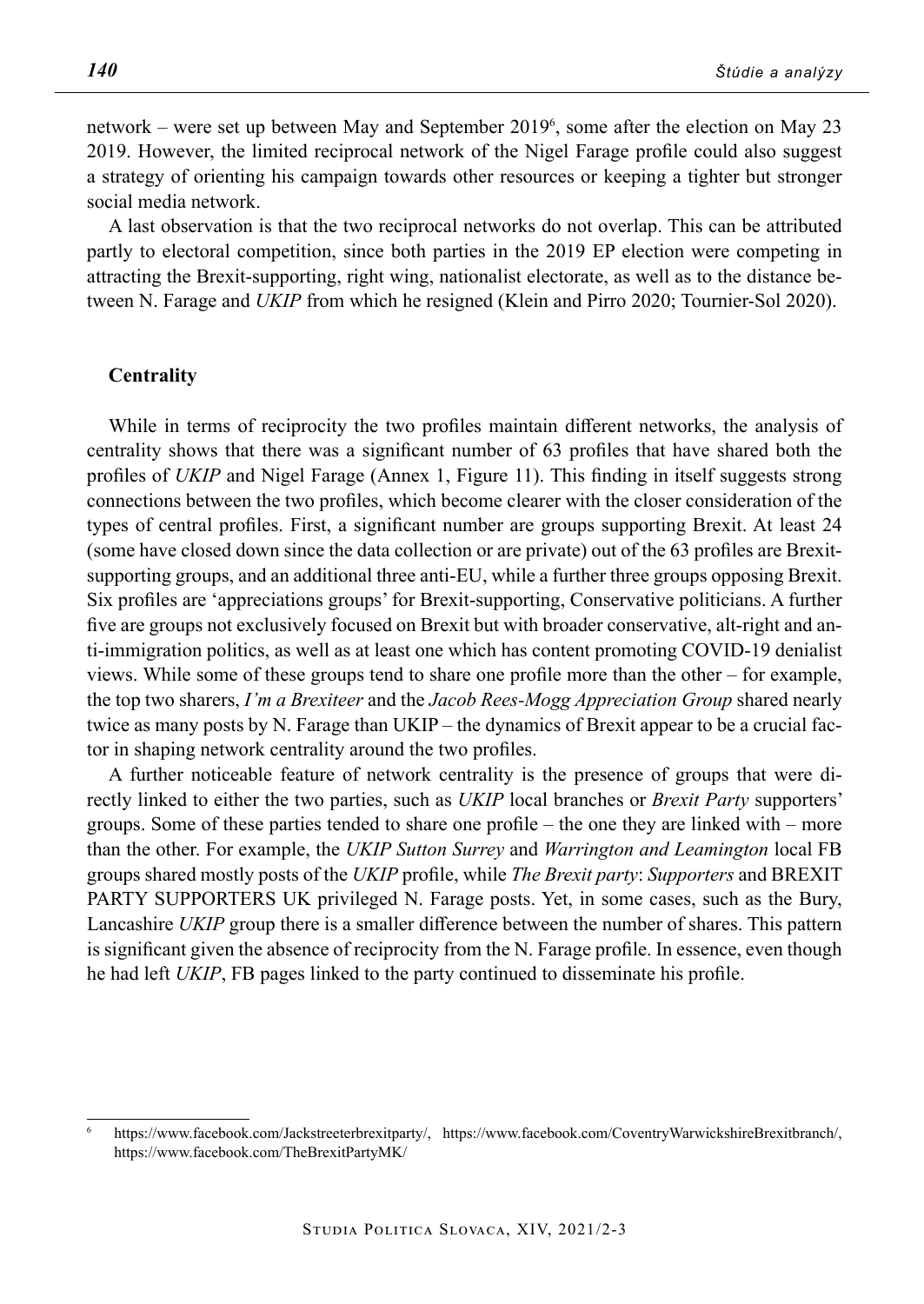

#### **Figure 11:** Centrality

**Source:** Marincea, 2020

## **Discussion**

The analysis of the use of information sources shared by the two populist profiles in the UK both suggests the significance of the national context and exemplifies some already observed trends in their political communications, and those of populist actors more broadly. The low use of publicly owned sources, for example, reflects a media landscape dominated by privately owned and commercial outlets, both in the UK and the US, where many of the sources used by the two profiles are located. Similarly, the high levels of transparency of the sources, both media and otherwise, reflect oversight arrangements in the UK (and to an extent the US) where information on both businesses and charities is easily accessible. Further, while the use of digital and social media sources has been associated with populist parties, it should be observed that in the UK context this might reflect a broader trend of the declining use of TV, radio and print media as news sources (Reuters 2020; Ofcom 2019).

Two areas of the analysis seem to be particularly significant for understanding the strategies of the two profiles: the types of sources used, in particular digital ones, and the political orientation of such sources. First, both digital sources and newspaper sources were almost equally the key source of information shared by both profiles. This is quite unusual finding. It may reflect importance of British newspapers in a local media ecology. Secondly, both profiles showed a preference for sharing content from 'quality' over 'tabloid' newspapers. This could be interpreted as an effort to maintain an image of reliability and moderation and a distance from tabloid newspapers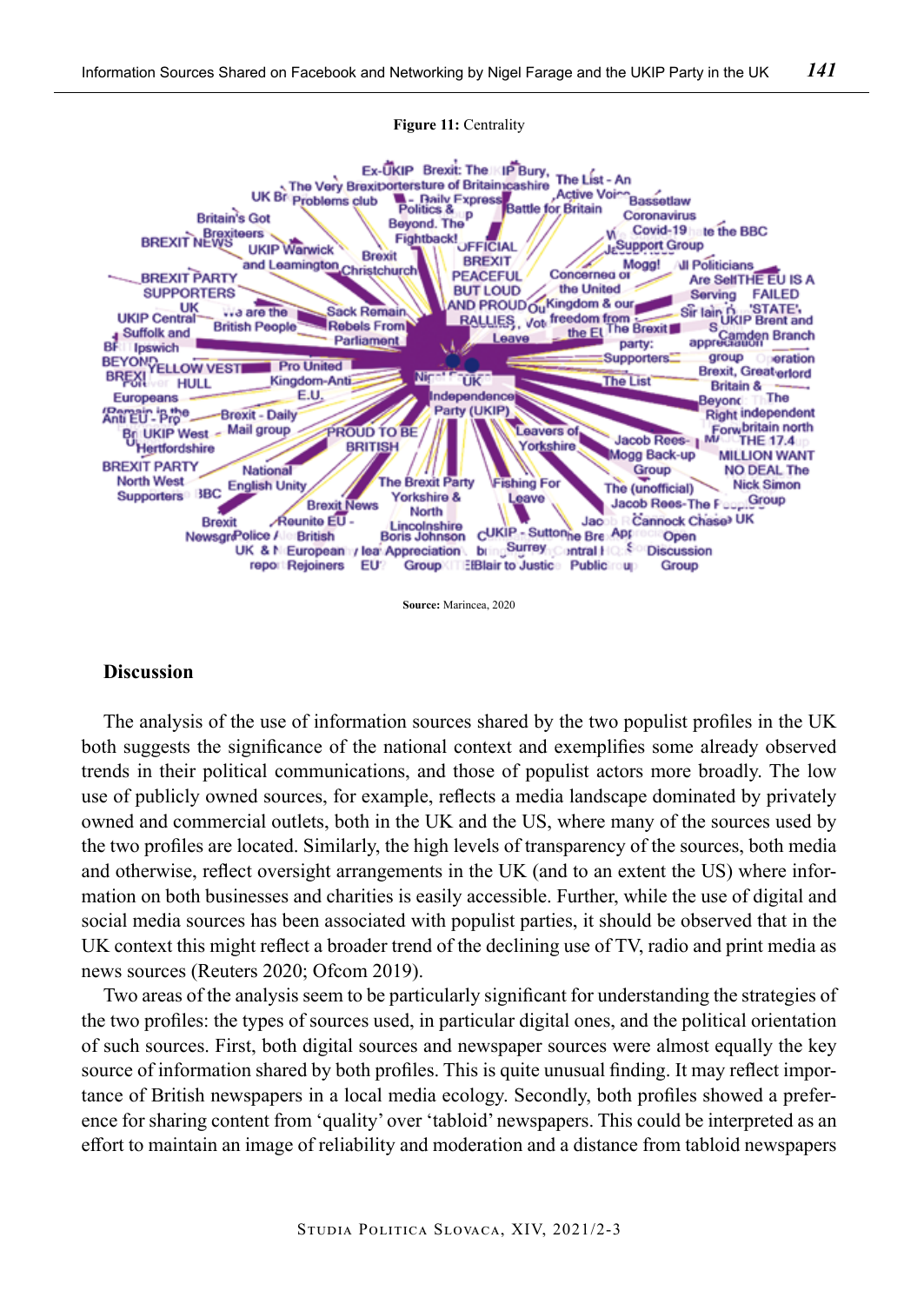with controversial or politically extreme content – for example on migration or Brexit. Both *UKIP* and Nigel Farage have made efforts to distance themselves from extreme right views in the past. Hence, their use of reliable, establishment sources can be seen in the context of strategies to present themselves as politically mainstream political actors, different from more extreme ones – for example far-right ultranationalist and Islamophobic groups such as English Defence League (EDL) and *Britain First* – in the UK political environment.

While mainstream and independent media content, as well as social media content not linked directly to the two profiles or their parties was shared by the two profiles, it was digital content produced by the two profiles or their party mechanisms such as local party branches profiles on FB that was most frequently shared by both profiles. This is consistent with the arguments of existing research on the strategies of *UKIP* and N. Farage as well as on other populist parties (Kramer 2017; Reed 2016; Ridge-Newman 2020; Savage 2019; Weaver et al 2018). In the case of N. Farage, his sharing of content linked to *LBC Radio*, where he was a presenter during the selected time periods, illustrates the same tendency. Further, while the reciprocal network of N. Farage is limited, *UKIP*'s reciprocal network consisted almost exclusively of accounts connected to the party, further suggesting a strategy of amplifying the party's political message within a network positively disposed towards *UKIP.*

The political orientation of the sources shared by the two profiles also provides some insights into their political communication strategies and agendas. While both profiles share content from websites that can be classified as centre left and centrist, most of the shared sources are within the ideological spectrum of the right. In particular, sources with a radical right orientation are the most frequently shared by N. Farage. Whereas this classification covers their party-generated content, other prominent alt right sources feature among those shared by either or both profiles, such as news outlets like *Breitbart*, *Guido Fawkes*, *Fox News,* YouTube channels such as *Prager U* and commentators such as Katie Hopkins. In short, both profiles disseminate predominantly centre-right and far right alt-right views (Klein and Pirro 2020) and appear to support the view that *UKIP* has 'filled a discursive gap after the *BNP (British National Party)*, *Britain First,* and *EDL* were censored from social media platforms' (Klein and Pirro 2020: 1395; also Hern 2019). The findings support Klein and Pirro's (2020) argument that after the Brexit referendum, *UKIP*'s political communication strategies tried to target alt-right audiences active in particular online, insofar that the sources shared by the party's profile reflect this ideological space.

Nevertheless, the analysis of reciprocity suggests that this effort was not reciprocated by influential alt-right or right-wing media as none feature among the party's reciprocal network. Rather, the main disseminators of the two profiles' messages in the selected periods were other profiles supporting the 2016 referendum vote for leaving the EU, including FB groups with Brexit as their key focus, as well as appreciation groups of politicians who supported Brexit, and secondarily groups representing party branches or supporting either *UKIP* or the *Brexit Party*.

However, more research would be required to explore the relation between the findings of this research on social media networks and electoral success. The profile of N. Farage has a much smaller reciprocal network and the number of shares of the two profiles by the central groups disseminating their messages was roughly equal – 3406 for N. Farage compared to 3347 for *UKIP*. Yet, the *Brexit Party* and N. Farage were the more successful political actors in the period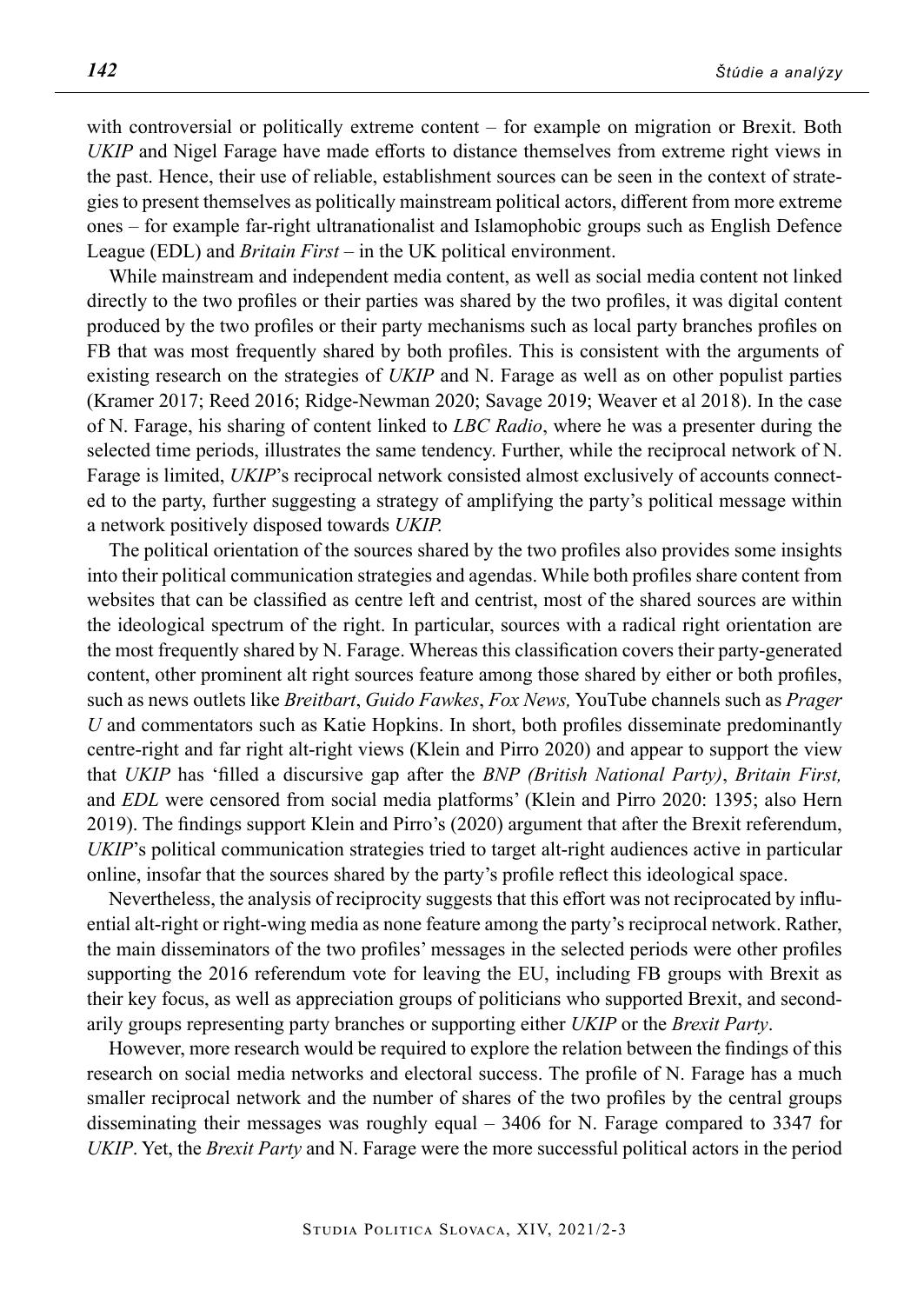of interest to this study – in the 2019 European Parliamentary elections, it elected 29 MEs, while *UKIP* failed to elect any (Fella, Uberoi and Cracknell 2019). Hence, while online networks and strategies are important in understanding the impact of populist parties, other factors need to be taken into account when considering their electoral impact.

| <b>Centrality</b>                                     | <b>Shared</b><br>N. Farage | <b>Shared</b><br><b>UKIP</b> | <b>TOTAL</b> |
|-------------------------------------------------------|----------------------------|------------------------------|--------------|
| I'M A BREXITEER                                       | 431                        | 288                          | 719          |
| Jacob Rees-Mogg Appreciation Group                    | 441                        | 274                          | 715          |
| UKIP - Sutton Surrey                                  | 13                         | 390                          | 403          |
| UKIP Warwick and Leamington                           | 44                         | 334                          | 378          |
| <b>Brexit Newsgroup</b>                               | 207                        | 115                          | 322          |
| THE SILENT MAJORITY (UK)                              | 174                        | 114                          | 288          |
| Ex-UKIP Supporters                                    | 53                         | 122                          | 175          |
| Reunite EU - British European Rejoiners               | 31                         | 139                          | 170          |
| Forever Europeans (Remain in the European Union)      | 12                         | 141                          | 153          |
| UKIP Brent and Camden Branch                          | 19                         | 132                          | 151          |
| The Bruges Group                                      | 86                         | 50                           | 136          |
| UKIP Bury, Lancashire                                 | 56                         | 64                           | 120          |
| <b>BRITAIN BEYOND BREXIT</b>                          | 76                         | 35                           | 111          |
| THE EU IS A FAILED, STATE'.                           | 77                         | 29                           | 106          |
| The (unofficial) Jacob Rees-Mogg Appreciation Society | 71                         | 32                           | 103          |
| We are the British People                             | 67                         | 34                           | 101          |
| Police Alerts UK & News reports                       | 78                         | 20                           | 98           |
| The Brexit party: Supporters                          | 85                         | 13                           | 98           |
| Brexit, Great Britain & Beyond: The Right Way Forward | 67                         | 27                           | 94           |
| <b>BREXIT PARTY SUPPORTERS UK</b>                     | 79                         | 12                           | 91           |
| Sir Iain Duncan Smith appreciation group              | 53                         | 38                           | 91           |
| <b>Fishing For Leave</b>                              | 76                         | 14                           | 90           |
| Sack Remain Rebels From Parliament                    | 61                         | 24                           | 85           |
| UKIP Central Suffolk and Ipswich                      | 14                         | 71                           | 85           |
| Boris Johnson Appreciation Group                      | 46                         | 38                           | 84           |
| The People's Voice UK                                 | 45                         | 34                           | 79           |
| Anti EU - Pro British                                 | 51                         | 27                           | 78           |
| Campaign for bringing Tony Blair to Justice           | 40                         | 36                           | 76           |
| Jacob Rees-Mogg Back-up Group                         | 48                         | 28                           | 76           |
| <b>Brexit Christchurch</b>                            | 18                         | 57                           | 75           |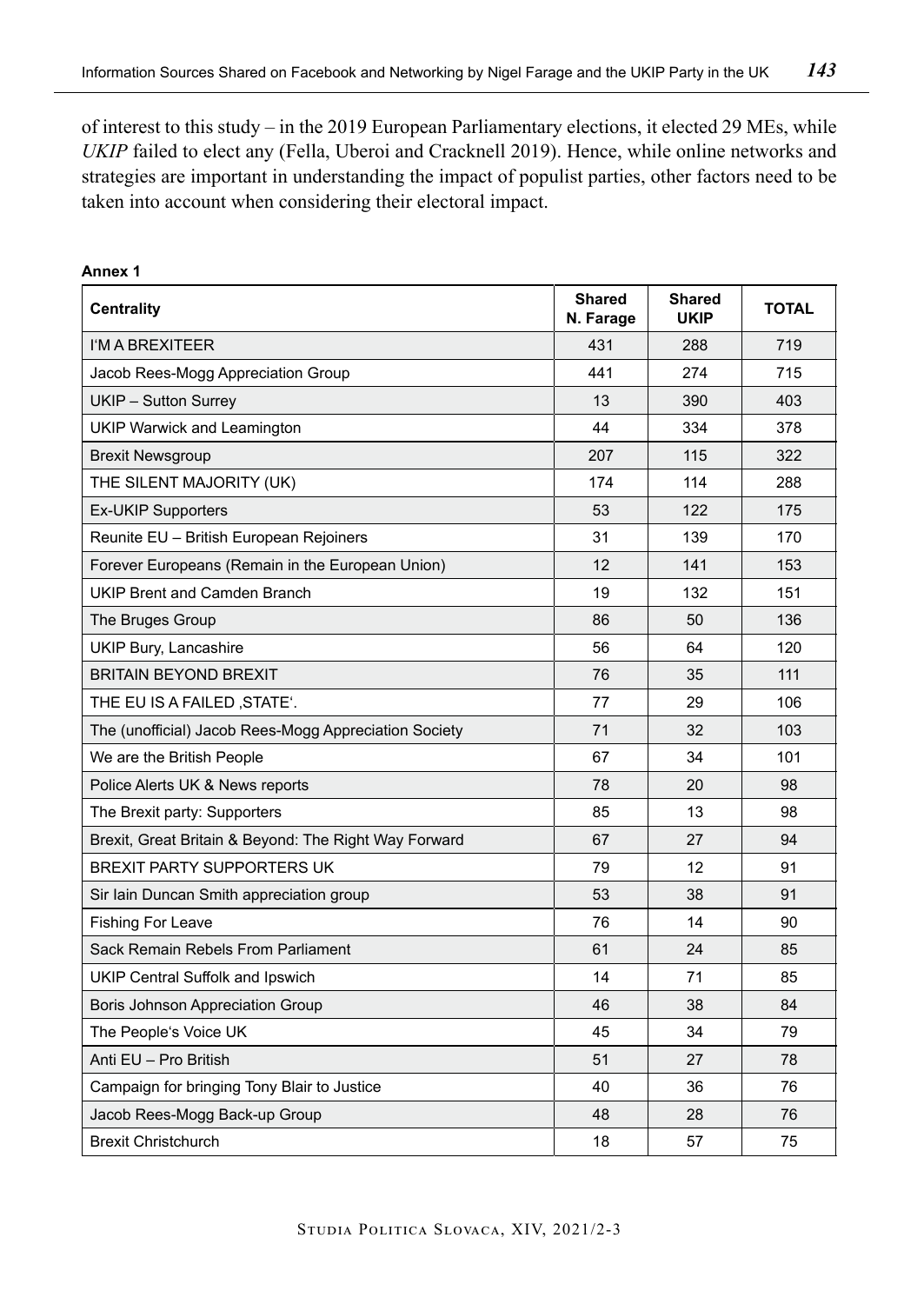| <b>Centrality</b>                                          | Shared<br>N. Farage | <b>Shared</b><br><b>UKIP</b> | <b>TOTAL</b> |
|------------------------------------------------------------|---------------------|------------------------------|--------------|
| Concerned of the United Kingdom & our freedom from the EU. | 57                  | 17                           | 74           |
| The Brexit Central HQ: Public                              | 44                  | 24                           | 68           |
| We Love Our Country, Vote Leave                            | 56                  | 11                           | 67           |
| Brexit: The future of Britain - Daily Express group        | 39                  | 24                           | 63           |
| We Support Jacob Rees-Mogg!                                | 39                  | 22                           | 61           |
| The Very Brexit Problems club                              | 13                  | 46                           | 59           |
| The List - An Active Voice                                 | 37                  | 20                           | 57           |
| THE 17.4 MILLION WANT NO DEAL The Nick Simon Group         | 34                  | 20                           | 54           |
| <b>National English Unity</b>                              | 28                  | 25                           | 53           |
| The Brexit Party Yorkshire & North Lincolnshire            | 34                  | 19                           | 53           |
| Pro United Kingdom-Anti E.U.                               | 27                  | 25                           | 52           |
| Cannock Chase Open Discussion Group                        | 15                  | 34                           | 49           |
| YELLOW VEST HULL                                           | 17                  | 31                           | 48           |
| The List                                                   | 35                  | 11                           | 46           |
| I hate the BBC                                             | 14                  | 30                           | 44           |
| <b>UK Brexit.</b>                                          | 21                  | 19                           | 40           |
| OFFICIAL BREXIT PEACEFUL BUT LOUD AND PROUD RALLIES        | 11                  | 28                           | 39           |
| Bassetlaw Coronavirus Covid-19 Support Group               | 26                  | 12                           | 38           |
| <b>BREXIT NEWS</b>                                         | 26                  | 12                           | 38           |
| <b>BREXIT PARTY North West Supporters</b>                  | 26                  | 12                           | 38           |
| <b>Britain's Got Brexiteers</b>                            | 27                  | 11                           | 38           |
| <b>UKIP West Hertfordshire</b>                             | 12                  | 25                           | 37           |
| The independent britain north east group                   | 17                  | 18                           | 35           |
| All Politicians Are Self Serving Bastards                  | 12                  | 20                           | 32           |
| Why leave the EU?                                          | 14                  | 18                           | 32           |
| Brexit - Daily Mail group                                  | 17                  | 14                           | 31           |
| <b>Operation Overlord</b>                                  | 15                  | 14                           | 29           |
| <b>Battle for Britain</b>                                  | 18                  | 10                           | 28           |
| Leavers of Yorkshire                                       | 14                  | 12                           | 26           |
| Politics & Beyond. The Fightback!                          | 15                  | 10                           | 25           |
| PROUD TO BE BRITISH                                        | 14                  | 10                           | 24           |
| Bin the BBC                                                | 12                  | 11                           | 23           |
| <b>Total Shares</b>                                        | 3405                | 3347                         | 6752         |

**Source:** Own calculations based on Facebook data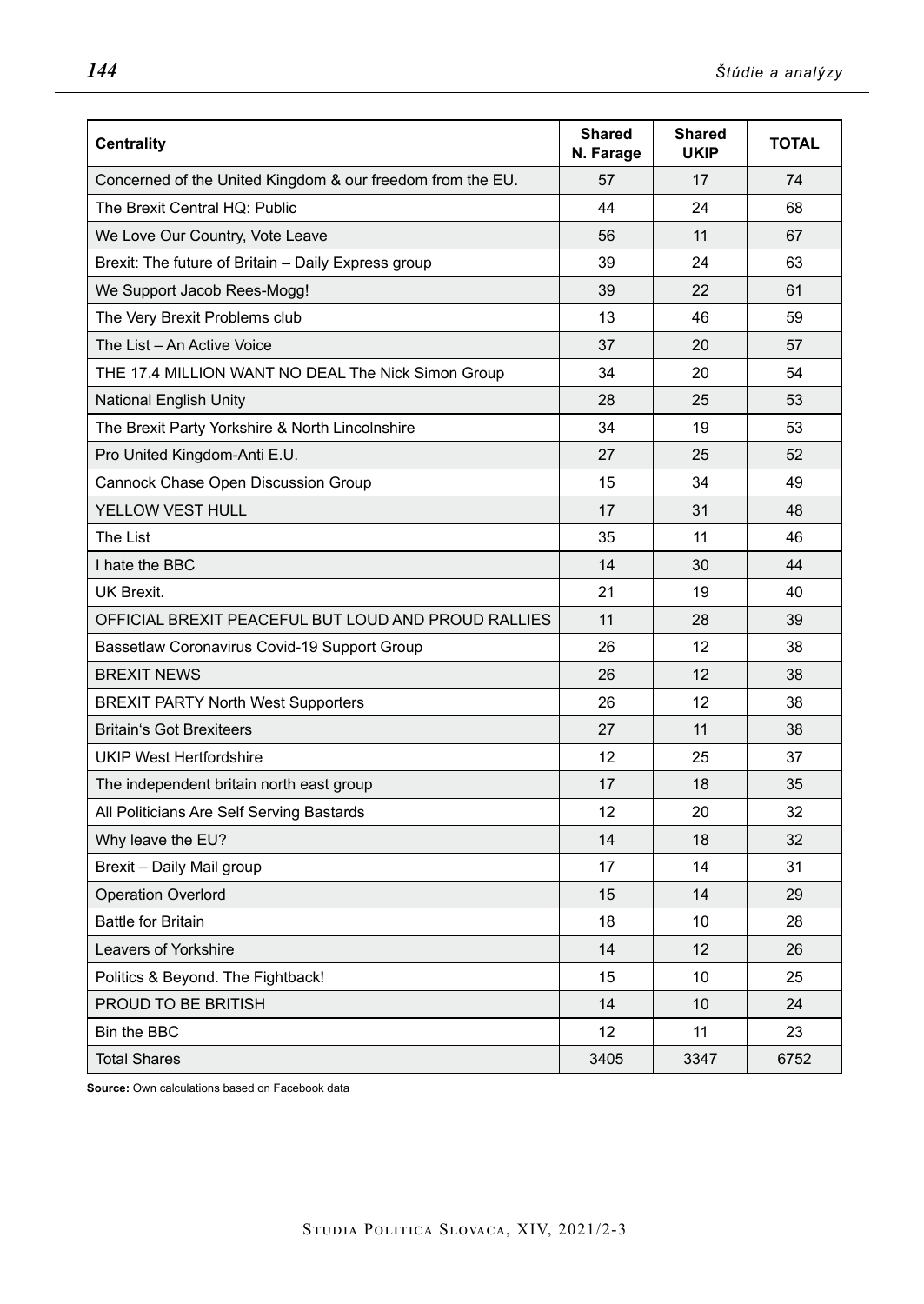#### **Bibliography**

- BALE, Tim et al. (2018). Who leads and who follows? The symbiotic relationship between UKIP and the Conservatives – and populism and Euroscepticism In *Politics,* 38, 3, p. 263–277.
- BINDERKRANTZ, Anne Skorkjær BONAFONT, Laura Chaqués HAHPIN, Darren R. (2017). Diversity in the News? A Study of Interest Groups in the Media in the UK, Spain and Denmark In *British Journal of Political Science*, 47, 2, p. 313–328.
- BORRIELLO, Arthur BRACK, Nathalie (2019). I want my sovereignty back! A comparative analysis of the populist discourses of Podemos, the 5 Star Movement, the FN and UKIP during the economic and migration crises In *Journal of European Integration*, 41, 7, p. 833-853. DOI: 10.1080/07036337.2019.1665658.
- BREEZE, Ruth (2019). Positioning "the people" and Its Enemies: Populism and Nationalism in AfD and UKIP In *Javnost – The Public*, 26, 1, p. 89-104. DOI: 10.1080/13183222.2018.1531339.
- CHICHON, Jagon P (2020). (Mis) leading Britain's conversation: The cultivation of consent on the Nigel Farage radio phone-in show In *Discourse & Communication*, 14, 1, p. 3–21.
- CRAUFURD SMITH, Rachael STOLTE, Yolande (2012). Media Policy in the United Kingdom: Trust and Distrust in a Converging Media Environment In PSYCHOGIOPOULOU, Evangelia (ed). *Understanding Media Policies: A European Perspective*. Palgrave Macmillan.
- CROWDTANGLE TEAM (2020). *CrowdTangle*. Facebook, Menlo Park, California, United States.
- CUTTS, David GOODWIN, Matthew MILAZZO, Caitlin (2017). Defeat of the People's Army? The 2015 British general election and the UK Independence Party (UKIP) In *Electoral studies*, 48, p. 70–83.
- DAVIDSON, Thomas BEREZIN, Mabel (2018). Britain first and the UK Independence Party: Social media and movement-party dynamics In *Mobilization: An International Quarterly*, 23, 4, p. 485–510.
- FELLA, Stefano UBEROI, Elise CRACKNELL, Richard (2019). European Parliament elections 2019: results and analysis House of Commons Briefing [online]. Available at: https://commonslibrary.parliament.uk/research- -briefings/cbp-8600/.
- GONAWELA, A'ndre et al. (2018). Speaking their Mind: Populist Style and Antagonistic Messaging in the Tweets of Donald Trump, Narendra Modi, Nigel Farage, and Geert Wilders In *Computer Supported Cooperative Work*, 27, 3, p. 293–326.
- GOODWIN, Mathew (2014). Explaining the Rise of the UK Independence Party. Heinrich Bőll Stiftung [online]. Available at: https://eu.boell.org/sites/default/files/uploads/2014/06/ukip\_eu.pdf.
- EVANS, Geoffrey MELLON, Jonathan (2019). Immigration, Euroscepticism, and the rise and fall of UKIP [online] In *Party Politics*, 25, 1, p. 76-87. Available at: https://doi.org/10.1177/1354068818816969.
- HERN, Alex (2019). Facebook bans far-right groups including BNP, EDL and Britain First [online] In *The Guardian*. 18.4.2019. Available at: https://www.theguardian.com/technology/2019/apr/18/facebook-bans-far-right-groups- -including-bnp-edl-and-britain-first.
- HOBOLT, Sara B. TILLEY, James (2016). Fleeing the centre: the rise of challenger parties in the aftermath of the euro crisis In *West European Politics*, 39, 5, p. 971-991. DOI: 10.1080/01402382.2016.1181871.
- HUGHES, Ceri (2019). It's the EU immigrants stupid! UKIP's core-issue and populist rhetoric on the road to Brexit In *European Journal of Communication*, 34, 3, p. 248–266.
- KELSEY, Darren (2016). Hero Mythology and Right-Wing Populism: A discourse-mythological case study of Nigel Farage in the Mail Online [online] In *Journalism Studies*, 17(8), 971–988. Available at: https://doi.org/10.1080/ 1461670X.2015.1023571.
- KLEIN, Ofra PIRRO, Andrea L. P. (2020). Reverting trajectories? UKIP's organisational and discursive change after the Brexit referendum In *Information, communication & society*. 1–19.
- KRAMER, Benjamin (2017b). Populist online practices: the function of the Internet in right-wing populism. Information, Communication & Society, (20)9, 1293-1309.
- LEVY, David ASLAN, Billur BIRONZO, Diego (2016). *The Press and the Referendum Campaign* [online]. Available at: https://reutersinstitute.politics.ox.ac.uk/sites/default/files/2018-11/Presentation of Key Findings The Press and the Referendum Campaign 20th Sept.pdf.